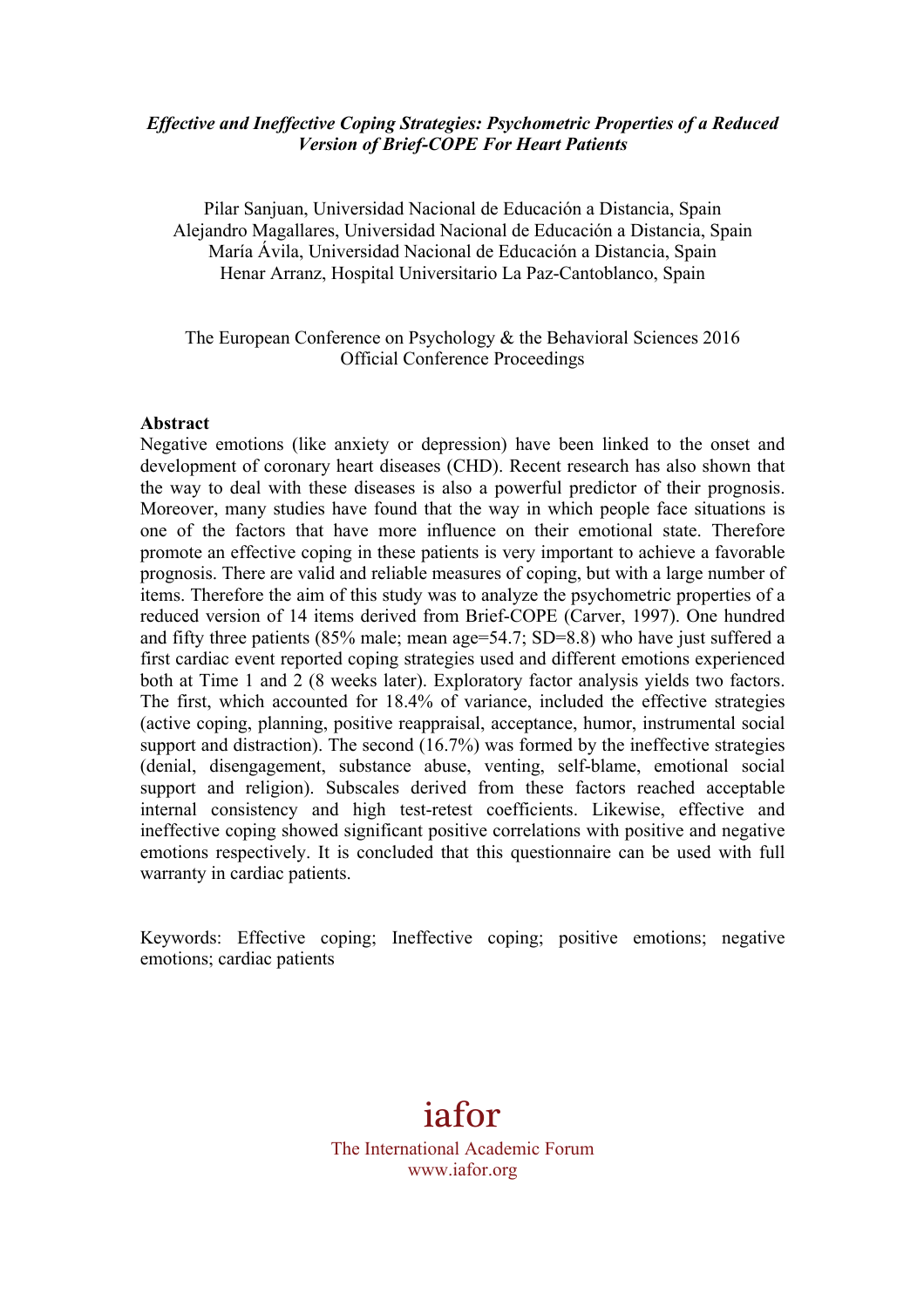### **Introduction**

Coronary heart diseases (CHD: basically myocardial infarction and angina) are one of the main causes of death and premature incapacity worldwide (World Health Organization, 2014). Research has shown that the total number of cases cannot be explained by the traditional risk factors such as tobacco addiction, hypertension, high cholesterol levels or obesity. Rather, certain psychosocial factors may influence both the onset and the development of these types of diseases (Everson-Rose & Lewis, 2005).

Among these psychosocial factors, negative emotions (like depression) have shown to have an important role both in the onset (Mittag & Meyer, 2012) and in the development (Meijer et al., 2013) of CHD. Conversely, people who report experiencing more positive emotions exhibit lower rates of stroke and myocardial infarction (Davidson, Mostofsky, & Whang, 2010). Moreover, positive emotions have been associated with greater longevity among patients with CHD (Chida & Steptoe, 2008).

Given the large number of consistent results, there is now agreement that the way how people cope with stressful life events is a primary determinant of their emotional state (Allen & Leary, 2010; Ben-Zur, 2009; Folkman, 2008). Lazarus himself (2006) said that coping always refers to efforts to manage adaptive demands and emotions that are generated, and therefore, coping can be considered as an integral feature of the emotional process.

In this sense, many studies with heart patients have shown the same pattern of results than in healthy people, i.e., that coping strategies focused on problem solving (such as active coping and planning) and those based on a positive cognitive restructuring (such as positive reevaluation or acceptance) were associated with fewer symptoms of depression and anxiety, while the use of coping strategies focused on avoidance (such as disengagement, substance use, venting or denial) increased these symptoms (Allman, Berry, & Nasir, 2009; Sanjuán, Arranz, & Castro, 2012).

Recent research has also shown that the use of the most effective coping strategies is associated with a better prognosis of the disease among heart patients (Chiavarino et al., 2012; Roohafza, Talaei, Pourmoghaddas, Rajabi, & Sadeghi, 2012; Svensson et al., 2016). Thus, progression of chronic stable angina to acute coronary syndrome was inversely related with the use of the problem solving and positive cognitive restructuring coping strategies (Roohafza et al., 2012). Moreover, in these patients, the use of coping strategies focused on avoidance immediately after the occurrence of cardiac event was the only significant predictor of disease severity (measured by left ventricular ejection fraction, which is a reliable prognostic index of disease severity) three months later (Chiavarino et al., 2012).

In a recent study with a follow-up period of 8 years, it has been found that the use of active coping strategies was inversely associated with the incidence and mortality of cardiovascular disorders (Svensson et al., 2016). Moreover, this study also found that among people with hypertension, the use of avoidance coping was associated with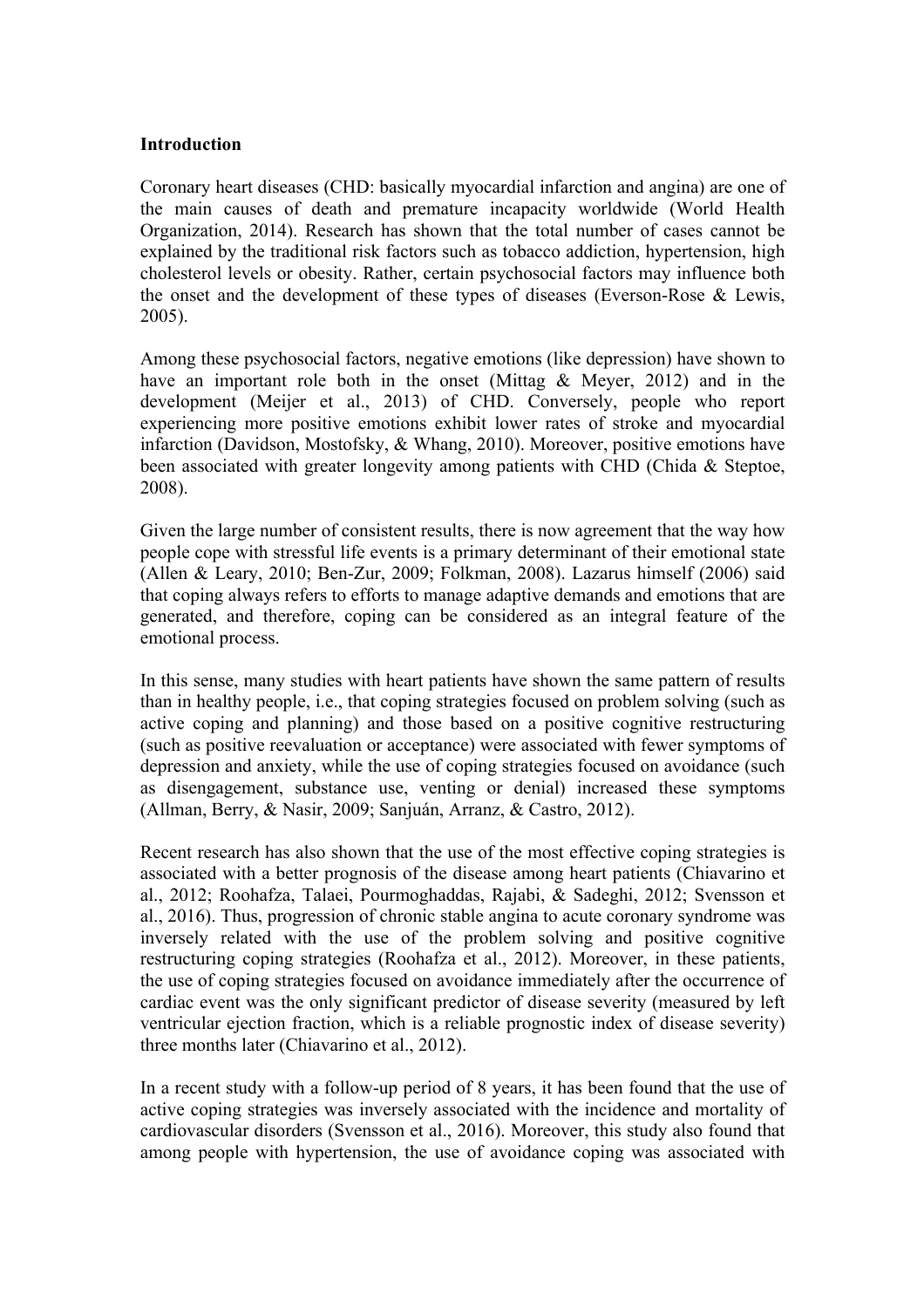increases in mortality from CHD, whereas it was reduced with the use of positive reappraisal.

Taken together, all these findings suggest that promote an effective coping in these patients is very important to achieve a favorable prognosis. There are valid and reliable measures of coping, but these are too extensive for patients who have recently suffered a cardiac event. Therefore the main objective of this study was to analyze the psychometric properties of a reduced version of 14 items derived from Brief-COPE (Carver, 1997) for cardiac patients. Furthermore, given the intrinsic relationship between coping and emotion, and the great importance that these two factors have on the prognosis of these patients, another of our objectives was to identify broad coping categories based on their associations with positive and negative emotions.

## **Method**

## *Participants and procedure*

Patients who have just suffered a first cardiac event were recruited in Cardiac Rehabilitation Unit (CRU). Each patient who met the inclusion criterion of having suffered their first acute cardiac episode was verbally offered the opportunity to participate in this study. One of the authors interviewed patients who chose participate to collect sociodemographic data and rule out psychiatric disorders. Patients were included in this study only if they had no history of psychotic symptoms and did not suffer from any cognitive deterioration. Patients with other serious chronic diseases (diabetes, cancer, rheumatoid arthritis, etc.) were excluded before referral to the CRU. The hospital's bioethics committee approved the protocol, and voluntary written informed consent was obtained from each participant following the initial interview. In Table 1 can be seen the sociodemographic characteristics of the patients enrolled in the study.

|                                                    | Time 1       | Time 2        |
|----------------------------------------------------|--------------|---------------|
| n                                                  | 153          | 96            |
| Gender (% male)                                    | 85           | 83,3          |
| Age, [mean (SD)]                                   | 54,7 (8,81)  | 57,74 (8,57)  |
| Time since diagnosis [mean (SD)]                   | 32,02(32,70) | 34,65 (36,78) |
| Occupational status (% of patients employees prior |              |               |
| cardiac event)                                     | 57,5         | 61,5          |
| Coexistence type                                   |              |               |
| (% of patients living with their family)           | 90,8         | 89,6          |
| Education (% of patients with                      |              |               |
| elementary                                         | 26,8         | 26            |
| secondary                                          | 30,7         | 34,4          |
| and higher education)                              | 42,5         | 39,6          |

Table 1. Sociodemographic characteristics of patients

## *Measures*

At Time 1 the patients were assessed using the following measures:

*Brief COPE Scale* (Carver, 1997). In agreement with the current study proposals, we employed a short version of this questionnaire proposed for cardiac patients by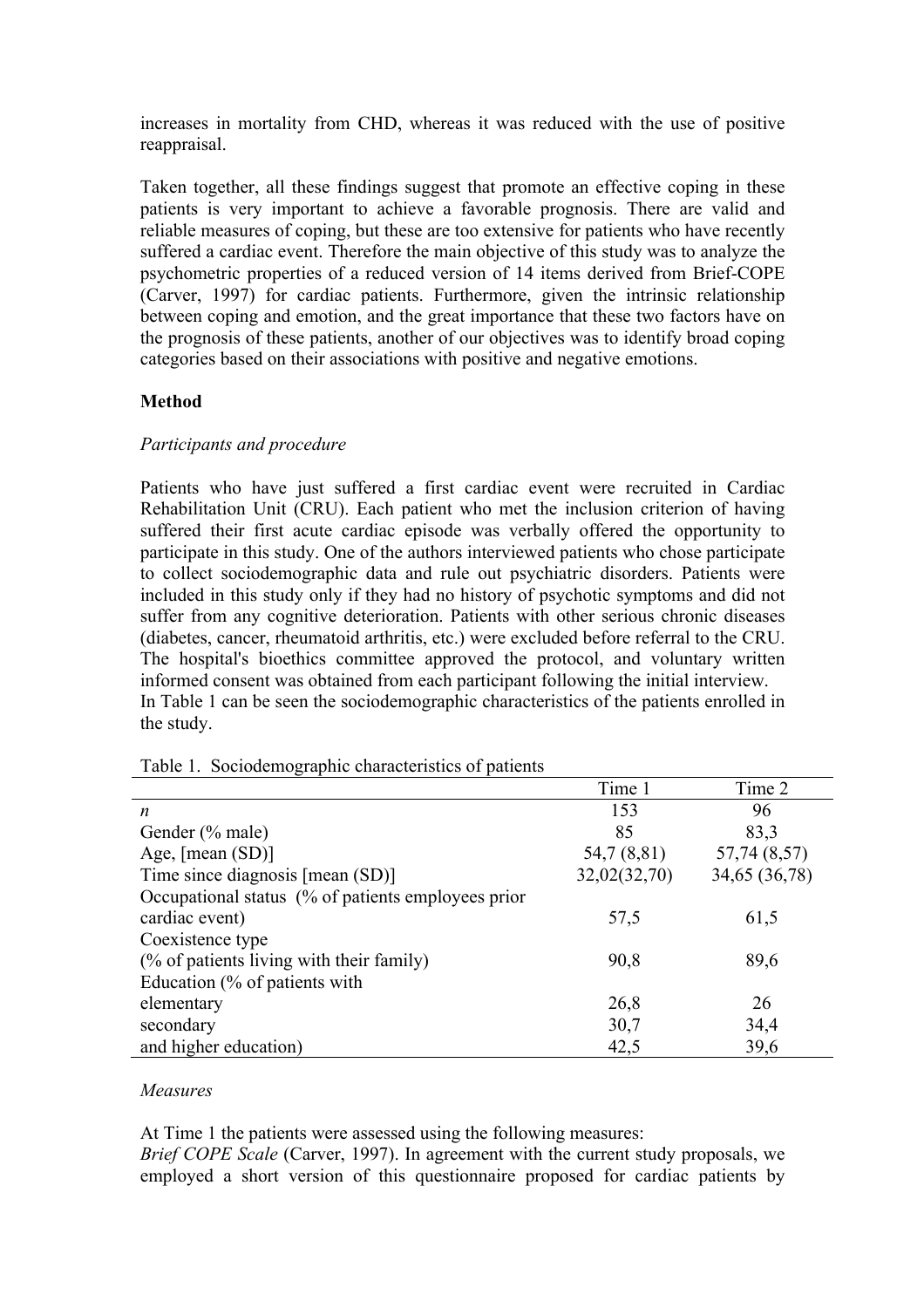Eisenberg, Shen, Schwarz y Mallon (2012), made up of 14 items. The scale evaluates 14 different strategies used to cope with difficulties on a 7- point Likert type scale where "0" is "nothing at all" and "6" equals "totally" according to the degree to which the participants employ each one of the strategies set out in the items. According to the objectives of this study, patients were asked to answer this scale also at Time 2, 8 weeks later.

*Depressive Symptoms Subscale of Symptoms Check List Revised* (SCL-90-R; Derogatis, 1977): This subscale contains 13 items that assess affective, cognitive, and behavioral components of depressive symptoms. Participants were asked to report how they felt over the past week on a 7-point Likert-type scale ranging from "0" ("Nothing") to "6" ("Very much"). Total score was computed by averaging all the items of scale. High scores on this subscale indicate greater depressive symptoms. In the current sample, the alpha coefficient was .91

*Positive and Negative Affect Scales* (PANAS; Watson, Clark & Tellegen, 1988): This is a 20-item measure that assesses 2 dimensions: positive affect (10 items) and negative affect (10 items). Participants were asked to report how they had felt in the previous week on a 7-point Likert scale. Positive and negative affect scores were computed by averaging items of positive or negative affect subscales respectively. Higher scores on the positive and negative affect subscales indicated greater experience of positive and negative emotions, respectively. In the current sample, the alpha coefficients for positive and negative affect were .89 and .87 respectively

## **Results**

Since one of our main goals was to identify the broad coping categories that are associated with positive and negative emotions, we first calculate the correlations of each of the 14 coping strategies evaluated by the shortened version of Brief-COPE with different emotional measures (depressive symptoms and positive and negative affect). In Table 2 are shown these correlations.

As we can see, some coping strategies are positively associated with positive affect (such as active coping, planning, positive reframing, instrumental social support and distraction), while others are positively related to measures of negative emotions (such as religion, emotional social support, denial, substance use, behavioural disengagement, self-blame and venting). In addition, other strategies maintain both positive relationships with positive affect and negative associations with negative emotions (such as acceptance and humour).

In order to know the broad coping categories assessed by the scale, we conducted an exploratory factor analysis (EFA). Since the sample consisted of 153 participants and scale has 14 items, the criterion advised of 5:1 with respect to sample size required to perform the EFA was exceeded (Martinez, Gázquez, & Sousa, 2012). EFA was carried out with all the items of the shortened version of Brief-COPE, using a principal components method with Varimax rotation (Kaiser normalization). Bartlett's Test of Sphericity, which was statistically significant ( $\chi^2$ =470.50, *df*=91, *p*<.001), and the Kaiser-Meyer-Olkin (KMO) measure of sampling adequacy, which exceeded the minimum requirement of .5 (KMO=.66), showed the suitability of the current data for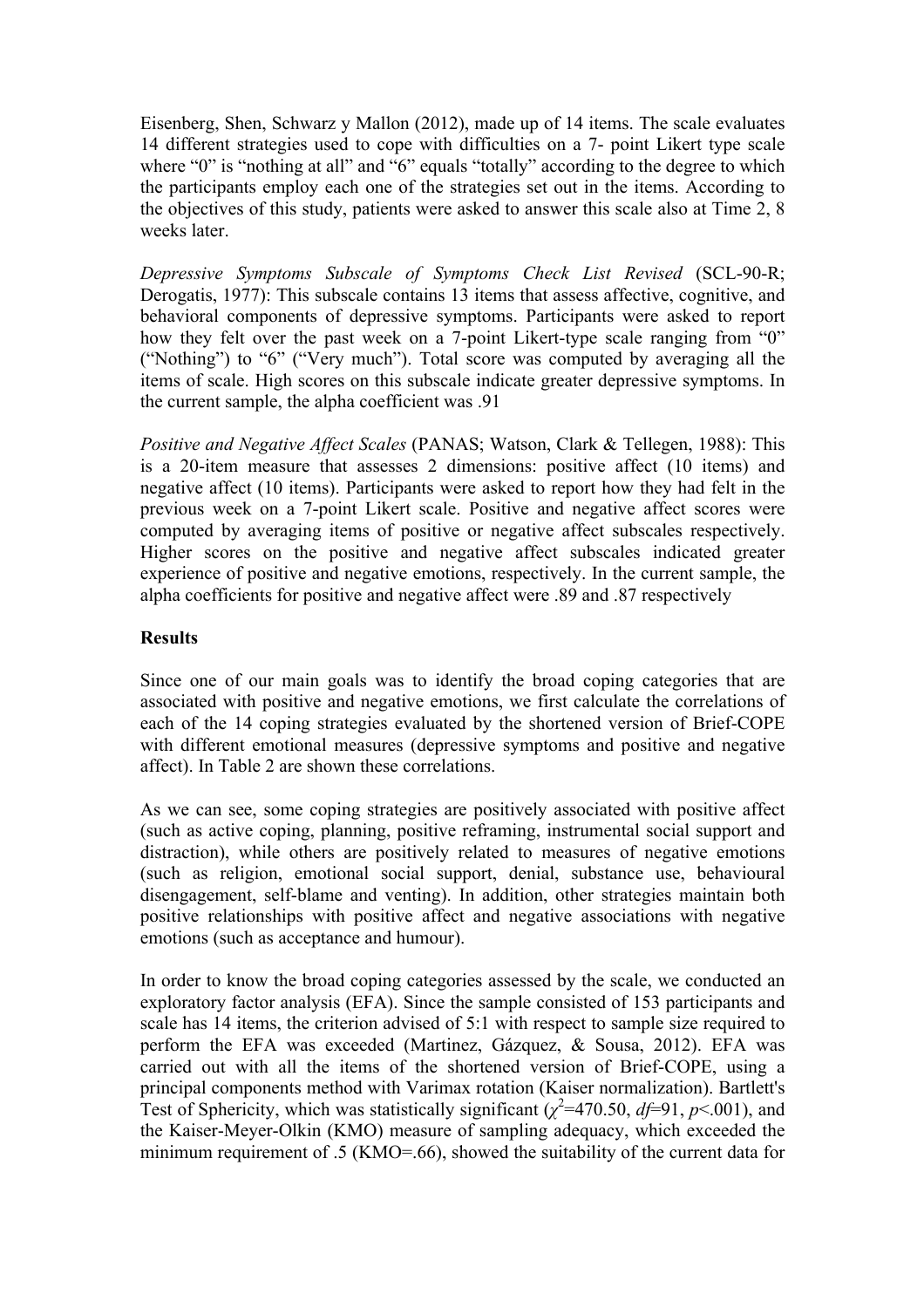factor analysis. As we can see in Table 3, four factors, with eigenvalues greater than 1, were obtained.

|                                               | Positive     | Negative      | Depressive    |
|-----------------------------------------------|--------------|---------------|---------------|
|                                               | Affect       | Affect        | Symptoms      |
| <b>Active Coping</b><br>1.                    | $.39***$     | .10           | $-.05$        |
| 2. Planning                                   | $.32***$     | .11           | $-.03$        |
| 3. Positive Reframing                         | $.42***$     | $-.03$        | $-.10$        |
| Acceptance<br>4.                              | $.32***$     | $-39***$      | $-.34***$     |
| Humour<br>5.                                  | $.24**$      | $-19*$        | $-18*$        |
| Religion<br>6.                                | $-.10$       | $.20**$       | $.14^{\circ}$ |
| <b>Emotional Support</b><br>7.                | $-.00$       | $.28***$      | $.18*$        |
| <b>Instrumental Support</b><br>8.             | $.16*$       | $.14^{\circ}$ | $-.06$        |
| Self-Distraction<br>9.                        | $.22**$      | .13           | .01           |
| 10. Denial                                    | $-.07$       | $.34***$      | $.31***$      |
| 11. Venting                                   | $-.20**$     | $.34***$      | $.30***$      |
| 12. Substance use                             | $-13$        | $.28***$      | $.26***$      |
| 13. Behavioral Disengagement                  | $-.05$       | $.19**$       | .12           |
| 14. Self-blame                                | $-.11$       | $.19**$       | $.25**$       |
| $^{\circ}$ p=.08<br>** $p<01$<br>* $p < 0.05$ | *** $p<.001$ |               |               |

Table 2. Correlations between all the items of the shortened version of Brief-COPE and different emotional measures (n=153)

To assign items to the factors, we follow the criteria of retaining saturations above .35 and avoid, if possible, negative factor loadings (Williams, Brown, & Onsman, 2010).

Except for the Factor 1, which includes strategies focused on problem solving and positive reappraisal, which reached a good internal consistency coefficient (.82) (George & Mallery, 2003), the other factors did not reach acceptable alpha coefficients (.62, .41 and .54 for Factors 2, 3 and 4 respectively) (Nunnaly, 1978).

In addition to this issue of low internal consistency of some factors, which is a criterion to be taken into account to maintain a factor (Williams et al., 2010), we must note that some items (denial or venting) loaded on two factors, being their negative saturation greater than the positive one. Therefore, taking into account the pattern of correlations found, and since one of our main objectives is to know the broad coping categories that can predict positive and negative emotions, we decided to force a twofactor solution. Results of this analysis are shown in Table 4.

As we can see, all the coping strategies associated with positive emotions loaded on the first factor and those that were related to negative emotions did it in the second factor.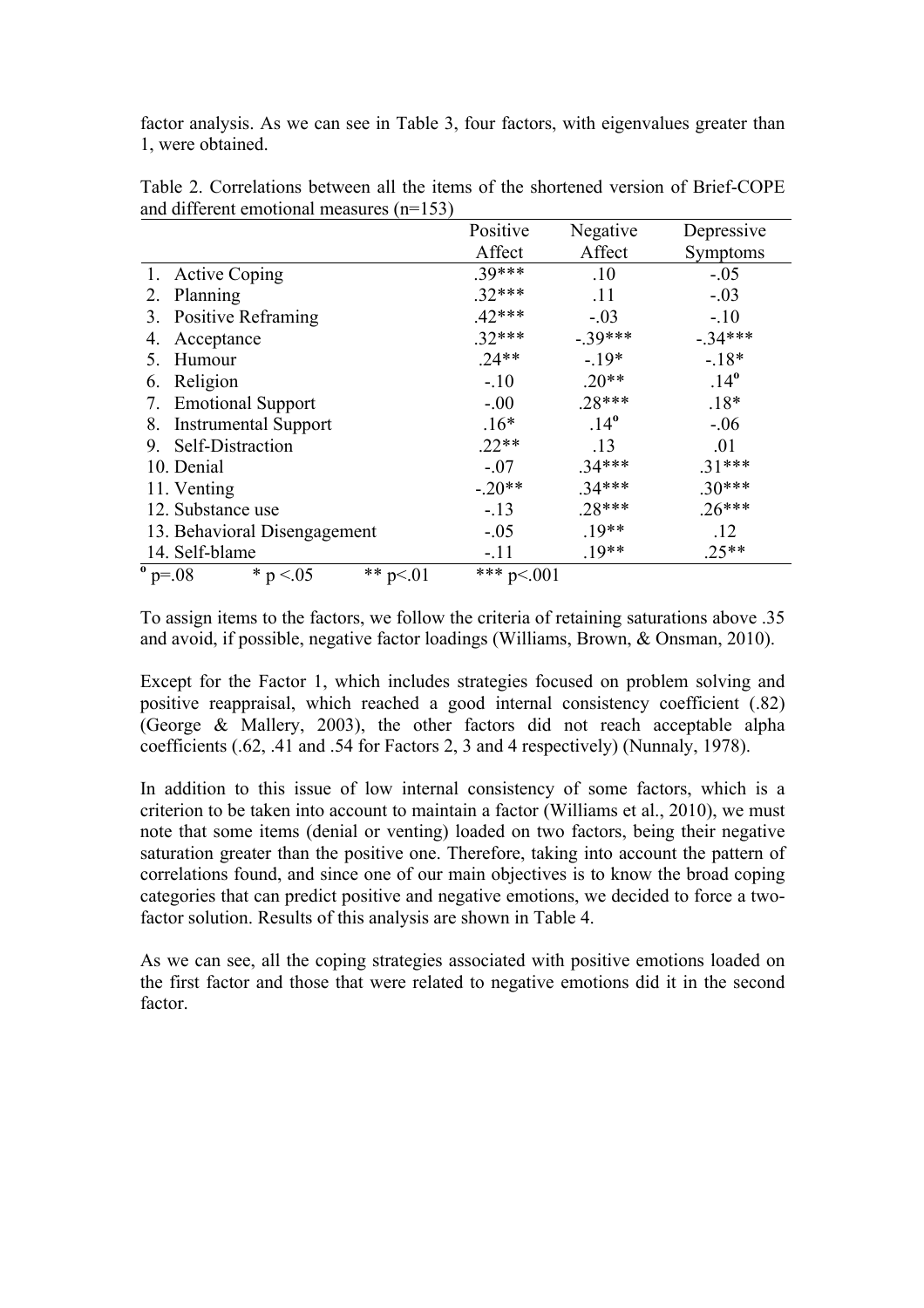|                                   | Factor 1 | Factor 2 | Factor 3 | Factor 4 |
|-----------------------------------|----------|----------|----------|----------|
| <b>Active Coping</b>              | .88      | $-.02$   | .01      | $-.10$   |
| Planning<br>2                     | .88      | .00.     | $-.07$   | $-.05$   |
| <b>Positive Reframing</b><br>3.   | .78      | .16      | .23      | .13      |
| Acceptance<br>4.                  | .03      | .13      | .82      | $-.04$   |
| Humour<br>5.                      | .14      | $-.01$   | .58      | .13      |
| Religion<br>6.                    | $-.06$   | .77      | .15      | .11      |
| <b>Emotional Support</b><br>7.    | $-.05$   | .80      | $-12$    | .03      |
| <b>Instrumental Support</b><br>8. | .20      | .66      | $-.01$   | $-.05$   |
| Self-Distraction<br>9.            | .34      | .39      | $-19$    | $-.33$   |
| 10. Denial                        | .10      | .08      | $-.59$   | .39      |
| 11. Venting                       | .07      | .40      | $-.54$   | .31      |
| 12. Substance use                 | $-.03$   | $-.00$   | $-.08$   | .71      |
| 13. Behavioral Disengagement      | .02      | .09      | $-.23$   | .63      |
| 14. Self-blame                    | $-.04$   | $-.02$   | .10      | .58      |
| Eigenvalue                        | 2.38     | 2.04     | 1.85     | 1.65     |
| % of variance                     | 17.02    | 14.58    | 13.20    | 11.81    |
| Acumulated % of variance          | 17.02    | 31.60    | 44.80    | 56.61    |

Table 3. Results of Exploratory Factor Analysis conducted with all the items of the shortened version of Brief-COPE (n=153)

Table 4. Results of Exploratory Factor Analysis (two-factor solution) conducted with items of the shortened version of Brief-COPE (n=153)

|    |                              | Factor 1 | Factor 2 |
|----|------------------------------|----------|----------|
|    | 1. Active Coping             | .78      | $-.25$   |
| 2. | Planning                     | .78      | $-.16$   |
| 3. | <b>Positive Reframing</b>    | .76      | $-.17$   |
| 4. | Acceptance                   | .50      | .11      |
| 5. | Humour                       | .35      | .12      |
| 6. | Religion                     | .30      | .35      |
| 7. | <b>Emotional Support</b>     | .32      | .50      |
| 8. | <b>Instrumental Support</b>  | .49      | .26      |
| 9. | Self-Distraction             | .50      | .07      |
|    | 10. Denial                   | .09      | .62      |
|    | 11. Venting                  | .21      | .70      |
|    | 12. Substance use            | $-.07$   | .43      |
|    | 13. Behavioral Disengagement | .21      | .70      |
|    | 14. Self-blame               | $-.07$   | .43      |
|    | Eigenvalue                   | 2.58     | 2.34     |
|    | % of variance                | 18.40    | 16.73    |
|    | Acumulated % of variance     | 18.40    | 35.14    |

In accordance with the results of the latter factor analysis two scores labelled as effective and ineffective coping were computed by averaging item scores corresponding to items which were included in each of these two factors. Reliability coefficients (internal consistency and temporal stability) of the two subscales of the coping questionnaire are shown in Table 5.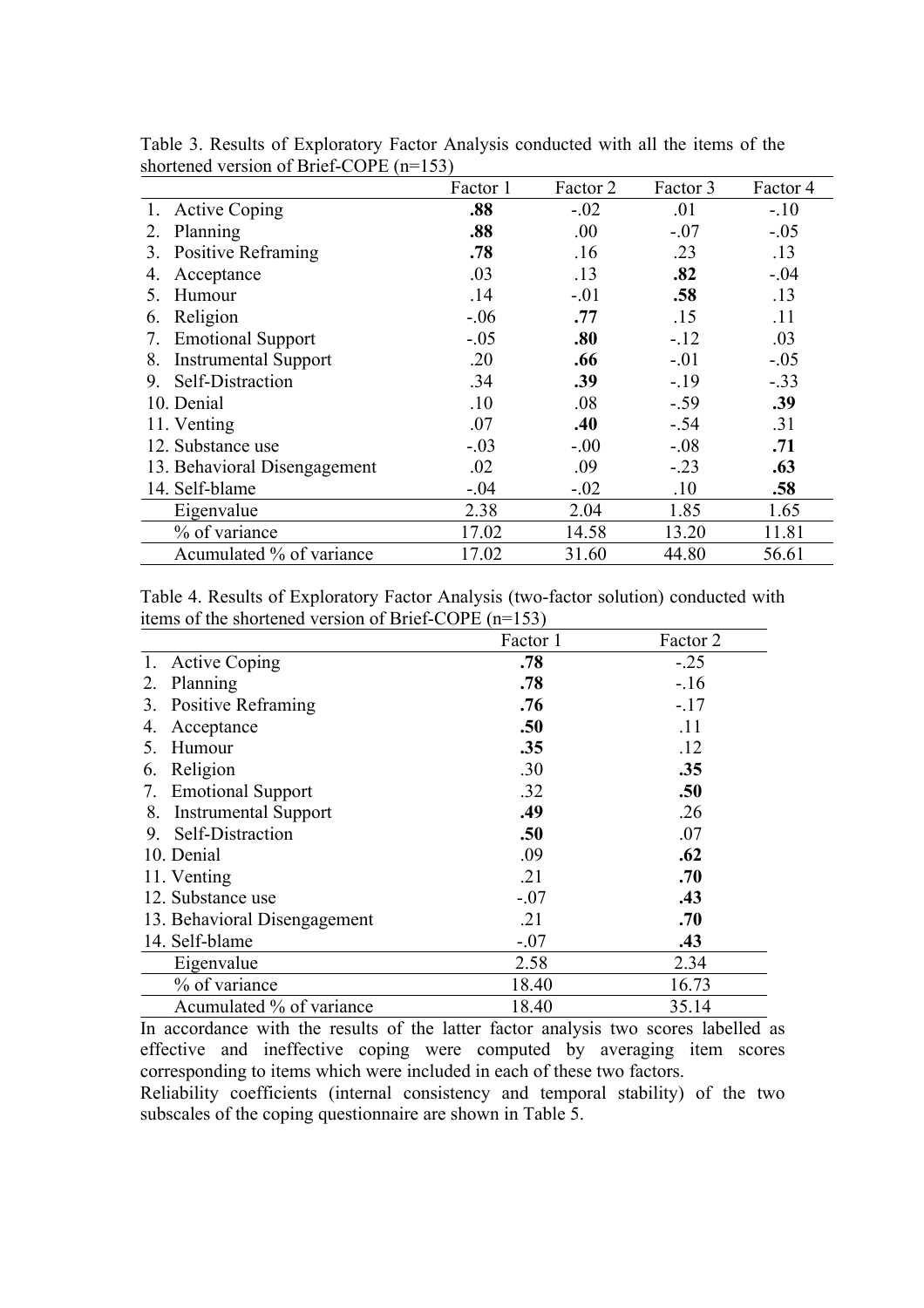| $-$ we see that the state of the second state of the state of the state of $\sim$ $  -$ |                 |                 |             |
|-----------------------------------------------------------------------------------------|-----------------|-----------------|-------------|
|                                                                                         | $\alpha$ Time 1 | $\alpha$ Time 2 | $r_{T1-T2}$ |
|                                                                                         | $(n=153)$       | $(n=96)$        | $(n=96)$    |
| <b>Effective Coping</b>                                                                 |                 |                 | $53***$     |
| Ineffective Coping                                                                      |                 | 69              | $53***$     |
| .                                                                                       |                 |                 |             |

Table 5. Psychometric characteristics of the shortened version of Brief-COPE

As we can see, effective and ineffective coping categories achieved acceptable internal consistency coefficients at Time 1, and acceptable or sufficient respectively at Time 2 (Nunnaly, 1978).

In order to analyse the criterion validity, we calculated the correlations between the two coping categories and different emotional measures (positive and negative affect and depressive symptoms), that can be seen in Table 6.

| Table 0. Conciditions between coping strategies and chrotional measures (if the |           |                         |                    |
|---------------------------------------------------------------------------------|-----------|-------------------------|--------------------|
|                                                                                 |           | <b>Effective Coping</b> | Ineffective Coping |
| Positive Affect                                                                 |           | $52***$                 | $-17*$             |
| Negative Affect                                                                 |           | $-06$                   | $47***$            |
| Depressive Symptoms                                                             |           | $-22**$                 | $40***$            |
| $*_{p}$ < 05                                                                    | ** $p<01$ | *** $p<.001$            |                    |

Table 6. Correlations between coping strategies and emotional measures (n=153).

Effective coping category are positively associated with positive affect and negatively related to negative emotions (depressive symptoms), while the ineffective coping category showed the opposite pattern of correlations.

## **Conclusions**

The main objective of this study was to analyze the psychometric properties of a reduced version of 14 items derived from Brief-COPE (Carver, 1997) for cardiac patients. Moreover, since coping always refers to efforts to manage adaptive demands and emotions that are generated, and the great importance that coping and emotions have on the prognosis of these patients, we also wanted to know the pattern of associations between different broad categories of coping and emotional measures.

The results have shown that in the shortened version of Brief-COPE for heart patients two broad coping categories can be distinguished, which according to their ability to predict positive or negative emotions, we have labeled as effective and ineffective coping strategies respectively.

These subscales show adequate reliability, both in terms of internal consistency and temporal stability (George & Mallery, 2003). In addition, since these subscales remain high correlations with emotional measures in line with expectations, it can be said that the questionnaire has good criterion validity. Taken together, these results suggest that the questionnaire can be used with full warranty in cardiac patients.

Since emotion and coping are closely linked (Ben-Zur, 2009; Lazarus, 2006), and both factors play an important role in the prognosis of cardiac patients (Chida  $\&$ Steptoe, 2008; Meijer et al., 2013; Svensson et al., 2016), it would be recommended that patients using the most ineffective strategies could be detected as soon as

<sup>\*\*\*</sup> p<.001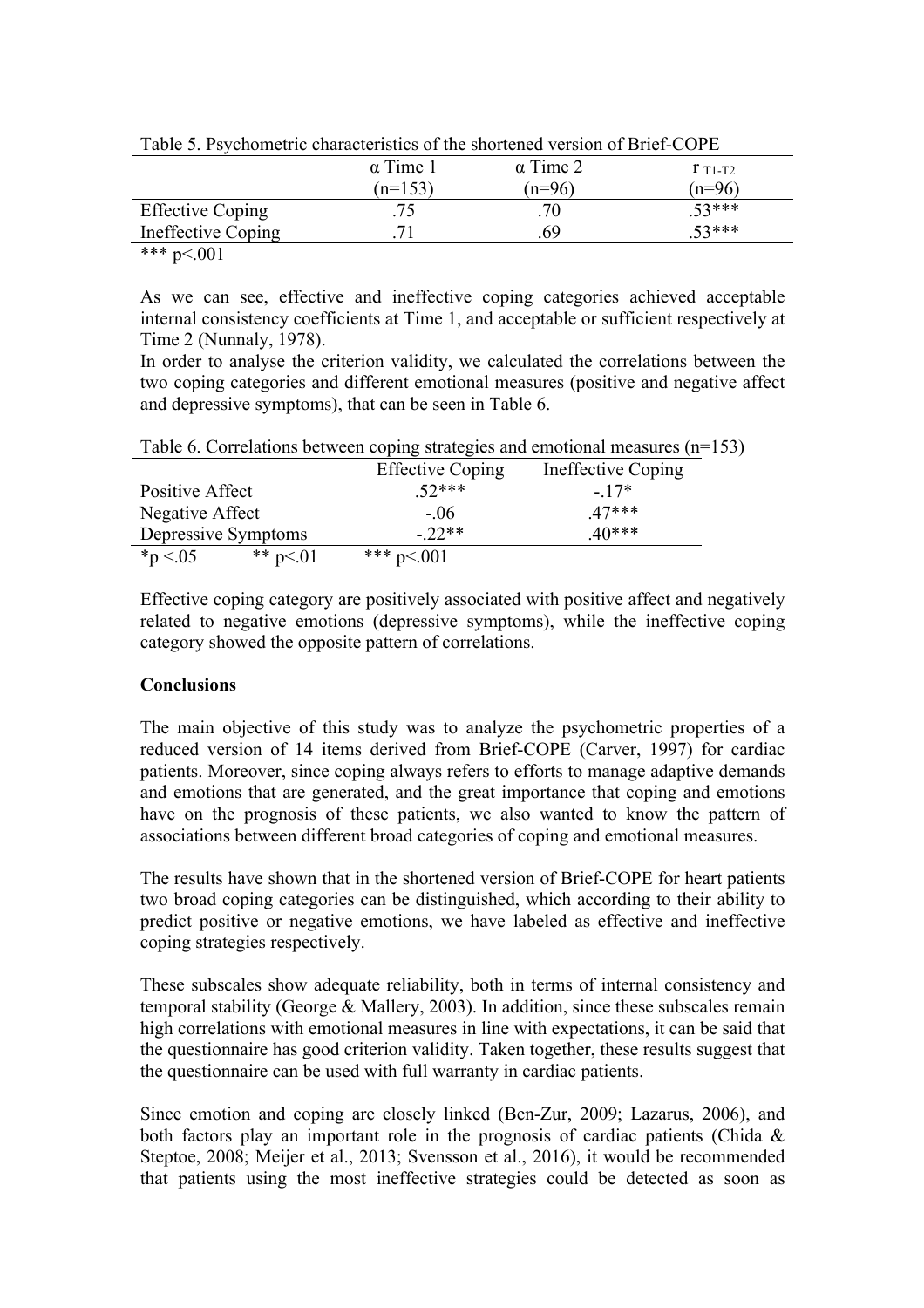possible, which would allow us to intervene to promote the use of a more adaptive strategies. The fact that this reduced version of Brief-COPE has only 14 items greatly facilitates this task.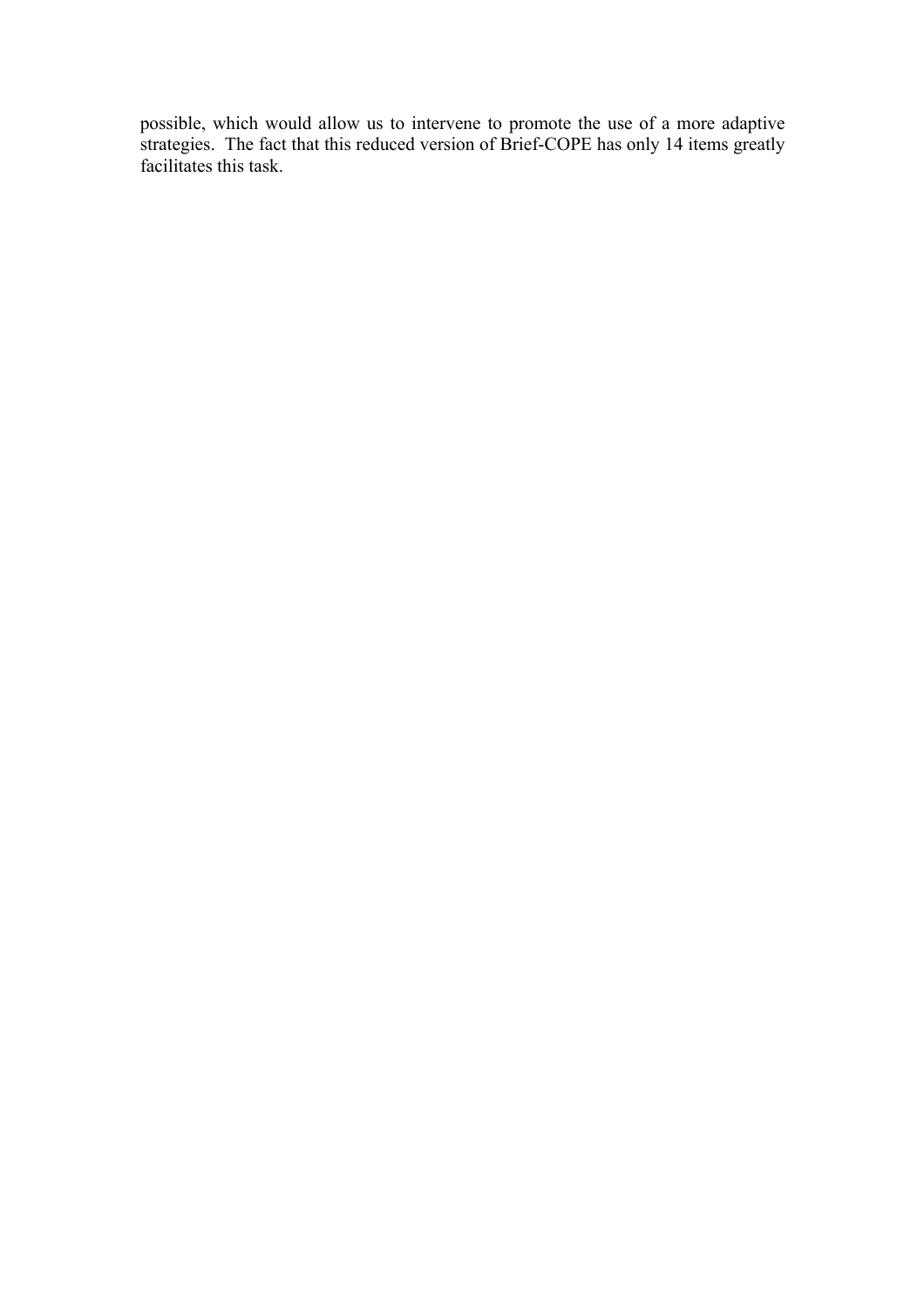### **References**

Allen, A. & Leary, M. (2010). Self-compasion, stress, and coping. *Social and Personality Psychology Compass, 4,* 107-118.

Allman, E., Berry, D., & Nasir, L. (2009). Depression and coping in heart failure patients: A review of the literature. *Journal of Cardiovascular Nursing, 24,* 106-117.

Ben-Zur, H. (2009). Coping styles and affect. *International Journal of Stress Management, 16,* 87-101.

Carver, C. S. (1997). You want to measure coping but your protocol's too long: Consider the Brief COPE. *International Journal of Behavioral Medicine, 4,* 92-100.

Chiavarino, C., Rabellino, D., Ardito, R., Cavallero, E., Palumbo, L., Bergerone, S., Gaita, F., & Bara, B. (2012). Emotional coping is a better predictor of cardiac prognosis than depression and anxiety. *Journal of Psychosomatic Research, 73*, 473– 475.

Chida, Y. & Steptoe, A. (2008). Positive psychological well-being and mortality: A quantitative review of prospective observational studies. *Psychosomatic Medicine, 70*, 741-756.

Davidson, K., Mostofsky, E., & Whang, W. (2010). Don't worry, be happy: Positive affect and reduced 10-year incident coronary heart disease: The Canadian Nova Scotia Health Survey. *European Heart Journal, 31*, 1065–1070.

Derogatis, L.R. (1977). *SCL-90-R, administration, scoring and procedures. Manual for the R(evised) version*. Baltimore: Johns Hopkins University, School of Medicine.

Eisenberg, S., Shen, B., Schwarz, E., & Mallon, S. (2012). Avoidant coping moderates the association between anxiety and patient-rated physical functioning in heart failure patients. *Journal of Behavioral Medicine, 35*, 253-261.

Everson-Rose, S., & Lewis, T. (2005). Psychosocial factors and cardiovascular diseases. *Annual Review of Public Health, 26*, 469-500.

Folkman, S. (2008). The case for positive emotions in the stress process. *Anxiety, Stress, and Coping, 21,* 3-14.

George, D., & Mallery, P. (2003). *SPSS for Windows step by step: A simple guide and reference. 11.0 update.* Boston: Allyn & Bacon.

Lazarus, R. (2006). Emotions and interpersonal relationships: Toward a personcentered conceptualization of emotions and coping. *Journal of Personality, 74*, 9-46.

Martínez, F., Gázquez, J., y Sousa, C. (2012): Structural Equation Modeling in marketing and business research: Critical issues and practical recommendations. *European Journal of Marketing, 47,* 1–33.